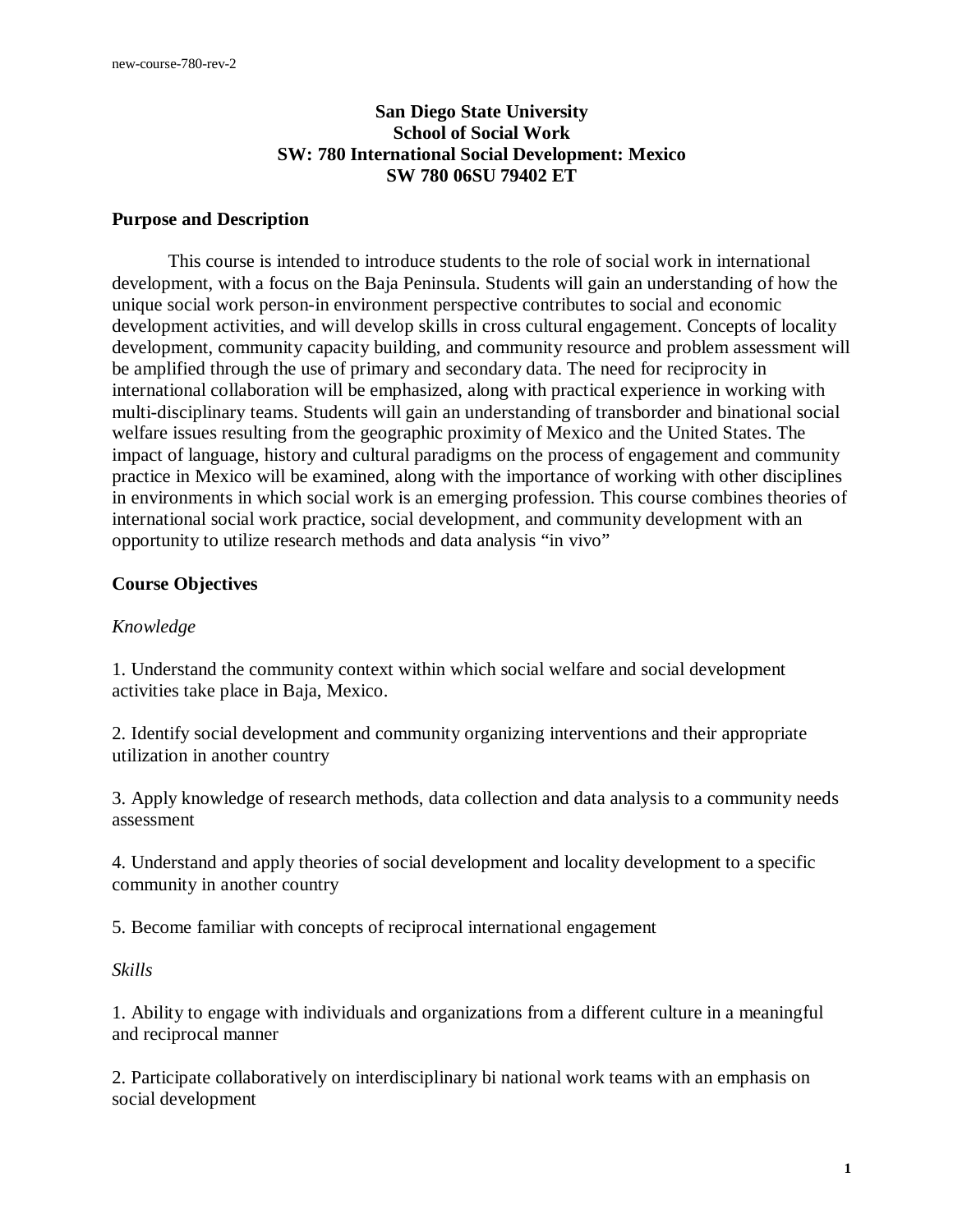3. Collect and analyze data on community well-being, social problems, systems and infrastructure realities, for the purpose of informing community decision making

4. Engage in a linguistically and culturally appropriate manner with professionals, policy makers, and community members in rapidly developing communities.

5. Collaborate with students from other disciplines and another country in accomplishing a community needs assessment.

## *Values*

1. Recognize the importance of working binationally to identify and resolve social problems and their consequences.

2. Identify the importance of reciprocal engagement with communities in another country, including accepting responsibility for understanding the use of self in another cultural context.

3. Assess how one's personal and cultural values affect interaction and understanding in binational environments

4. Apply the NASW code of ethics to practice in a community context in another country

## *Outcomes*

1. Recognize values and cultural differences and how they affect cross national work

2. Apply social work person-in-environment principles to understanding community based social development work in another country

3. Utilize social work research and data analysis skills in a community-based social development project.

4. Demonstrate an ability to engage reciprocally with professionals, community members, and leaders in national context other than one's own.

5. Prepare for transnational or binational social work practice

# **Required Texts:**

Cox, D. & Pawar, M. (2006). *International social work*. Oaks, Ca: Sage Publications.

Midgley, J. (1997).*Social welfare in global context.* Thousand Oaks, Ca: Sage Publications.

Course Reader. A course reader will be available at the bookstore prior to departure.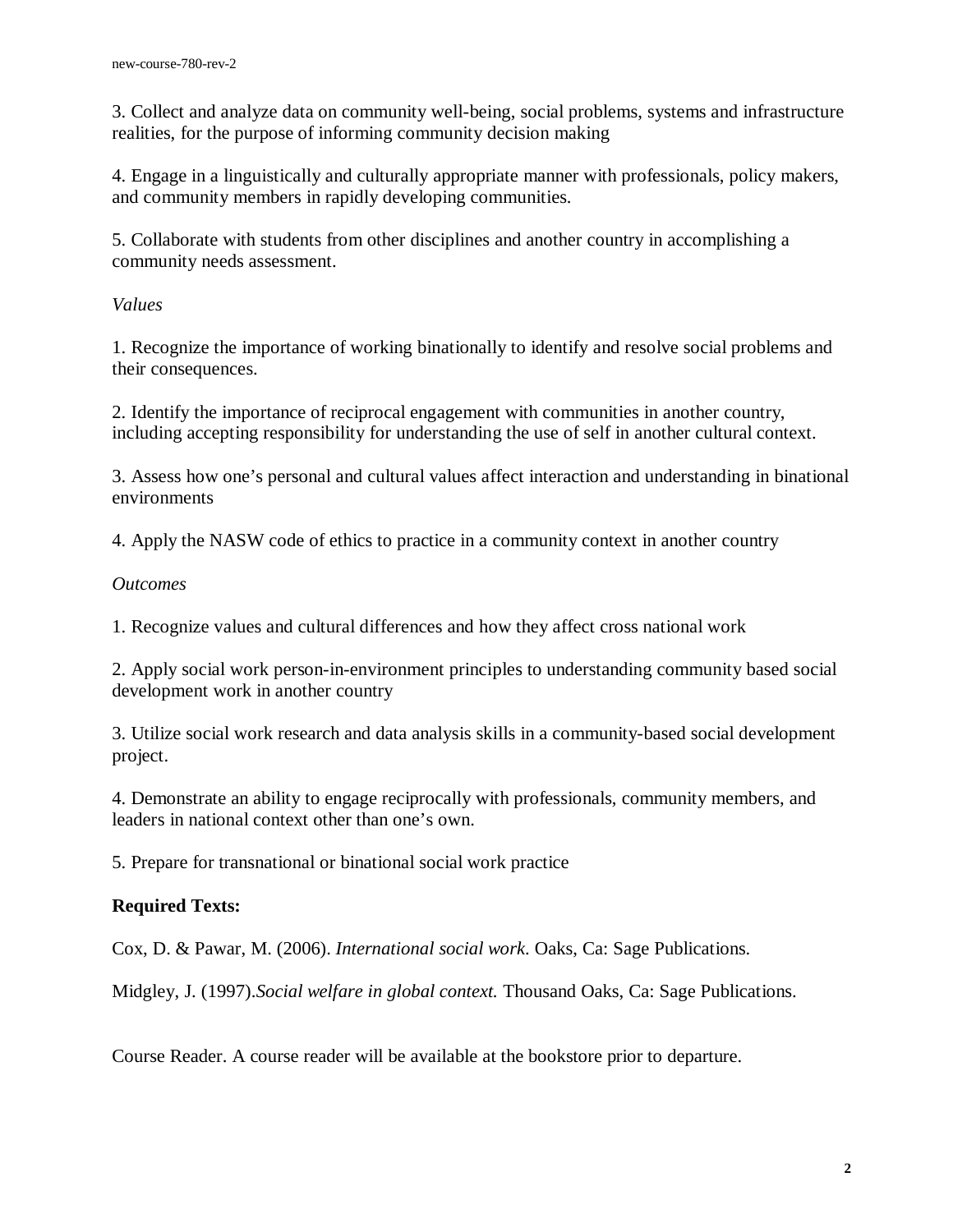## **Assignments:**

# **15-20 page research paper (30%)**

# **Weekly Journal (40%)**

 Each student will submit a weekly TYPED log (4 total). The purpose of the logs is for the student to reflect on the impact of the binational, multidisciplinary experience and personal changes that may occur over time in the following areas:

a-impact of values, expectations and assumptions b-engagement with hosts c-views of social problems d-cultural competence e-language facility f-learning from the host culture

# **Class participation/attendance/professional interaction (10%)**

# **Community interviews/research project / community work (20%)**

## **CLASS SCHEDULE**

45 hours of class

| Week 1                | <b>Introduction to Social</b>                                    | Midgley, J. (1997). Social welfare in global context.     |
|-----------------------|------------------------------------------------------------------|-----------------------------------------------------------|
|                       | Development                                                      | Thousand Oaks, Ca: Sage Publications. Chapters 1-4        |
| 3 <sub>hrs</sub> /day |                                                                  |                                                           |
| for 5 days            | How are social problems defined                                  | Cox & Pawar (2006) International social work.             |
| 15 hours              | in different countries?                                          | Thousand oaks, CA: Sage Publications. Chapters<br>1,4,5,6 |
|                       | What is the role of social work in<br>international development? |                                                           |
|                       | Review of Community<br>Development                               |                                                           |
|                       | Collecting information about<br>issues in community              |                                                           |
|                       | development—data sources and                                     |                                                           |
|                       | methods                                                          |                                                           |
|                       |                                                                  |                                                           |
|                       |                                                                  |                                                           |
| Week 2                | Model of International                                           | Midgley, J. (1997). Social welfare in global context.     |
|                       | Engagement                                                       | Thousand Oaks, Ca: Sage Publications, chapters 8-10       |
| $2.5$ hrs/day         |                                                                  |                                                           |
| for 4 days            | The ecological model and                                         | Angeles, M. & Carrilio, T. (in press) Well Being and      |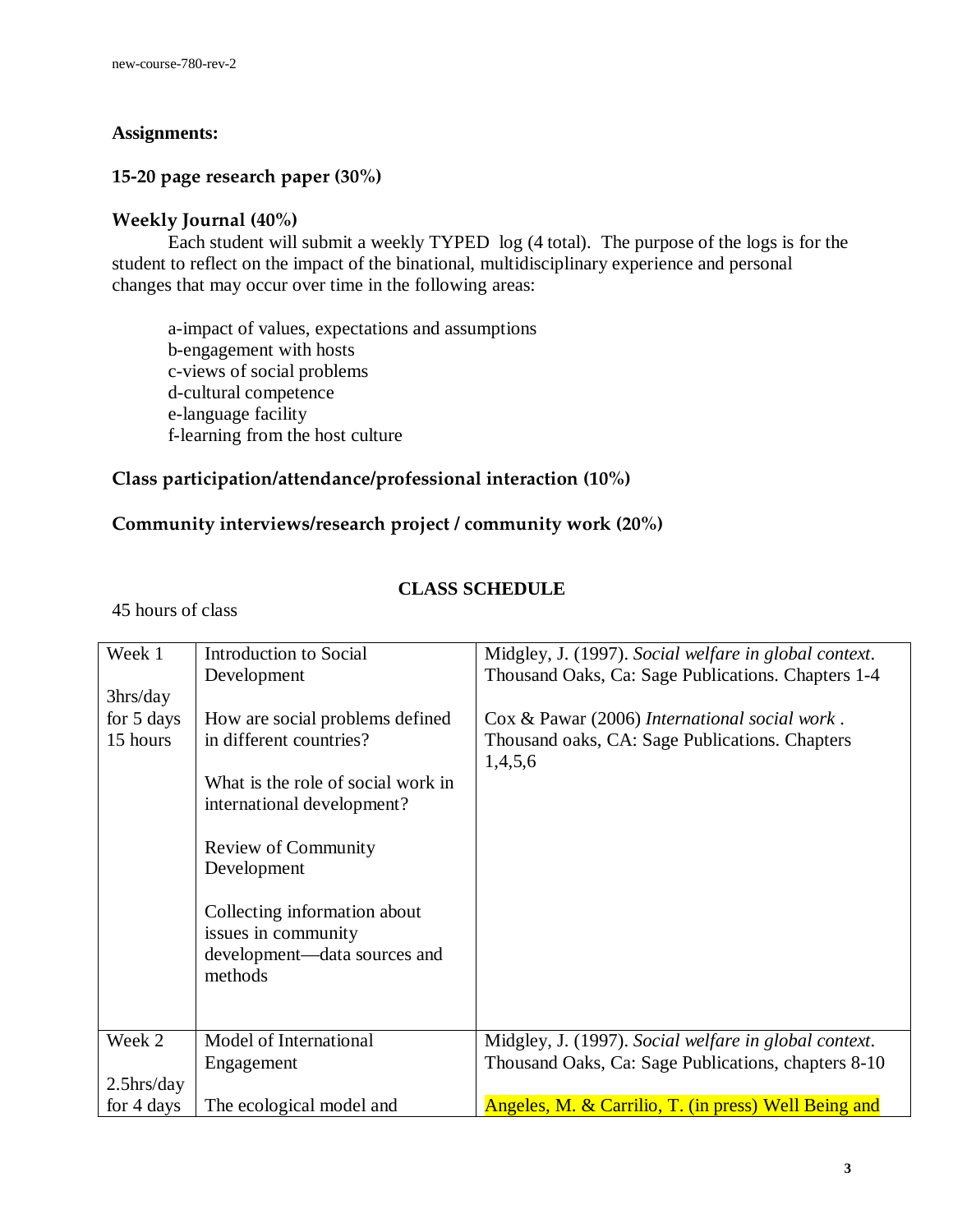| 10 hours                                          | international social development<br><b>Community Needs Assessment</b>                      | Social Problems in Loreto, BCS. Mexico. in Ganster P.<br>and Invanova, A. Loreto: the future of the first capital<br>of the Californias                                                                                                                            |
|---------------------------------------------------|--------------------------------------------------------------------------------------------|--------------------------------------------------------------------------------------------------------------------------------------------------------------------------------------------------------------------------------------------------------------------|
| Week 3<br>$2.5$ hrs/day<br>for 4 days<br>10 hours | Understanding data-<br>-- the Human development index<br>--INEGI, CONAPO and other<br>data | Estes, R. J. (2005). Global Change and Indicators of<br>Social Development. In Weil, M., Reisch, M., Gamble<br>D.N., Gutiérrez, L., Mulroy, E.A., Cnaan. R., eds., The<br>handbook of community practice. 508-528. Thousand<br><b>Oaks, CA: Sage Publications.</b> |
|                                                   | Defining "social problems"                                                                 | Carrilio, T and Ganster, P. (in press). The quality of life<br>in Loreto: challenges and opportunities. . in Ganster P.<br>and Invanova, A. Loreto: the future of the first capital<br>of the Californias                                                          |
|                                                   |                                                                                            | Gerber, J. (in press) A comparative analysis of two<br>poles of tourism development: Loreto and Los Cabos in<br>Ganster, P and Ivanova, A. Loreto: The future of the<br>first capital of the Californias.                                                          |
| Week 4<br>$2.5$ hrs/day<br>for 4 days<br>10 hours | Reciprocity and the transnational<br>relationship                                          | Carrilio, T., and Mathiesen, S. (2004) Developing a<br>cross border, multidisciplinary educational<br>collaboration. Journal of social Work Education: an<br>International Journal, 7(1), 42-52.                                                                   |
|                                                   |                                                                                            | Healy, L.M. (2001). Values and ethics for international<br>professional action. In International Social Work:<br>Professional action in an interdependent world.New<br>York: Oxford University press: 151-169.                                                     |

#### **Bibliography**

- Ahmadi, N. (2003). Globalisation of consciousness and new challenges for international social work, *International Journal of Social Welfare, 12*(1), 14-23.
- Arnand, S., & A. Sen (1994). *Human development index: Methodology and measurement*. New York, United Nations Development Programme, Human Development Report Office, Occasional Papers.
- Bailey, J., & Chabat, J. (2002). Transnational crime and public security: trends and issues. In J. Bailey & J. Chabat (eds.) *Transnational crime and public security: Challenges to Mexico and the United States*. Center for US-Mexican Studies, San Diego, CA.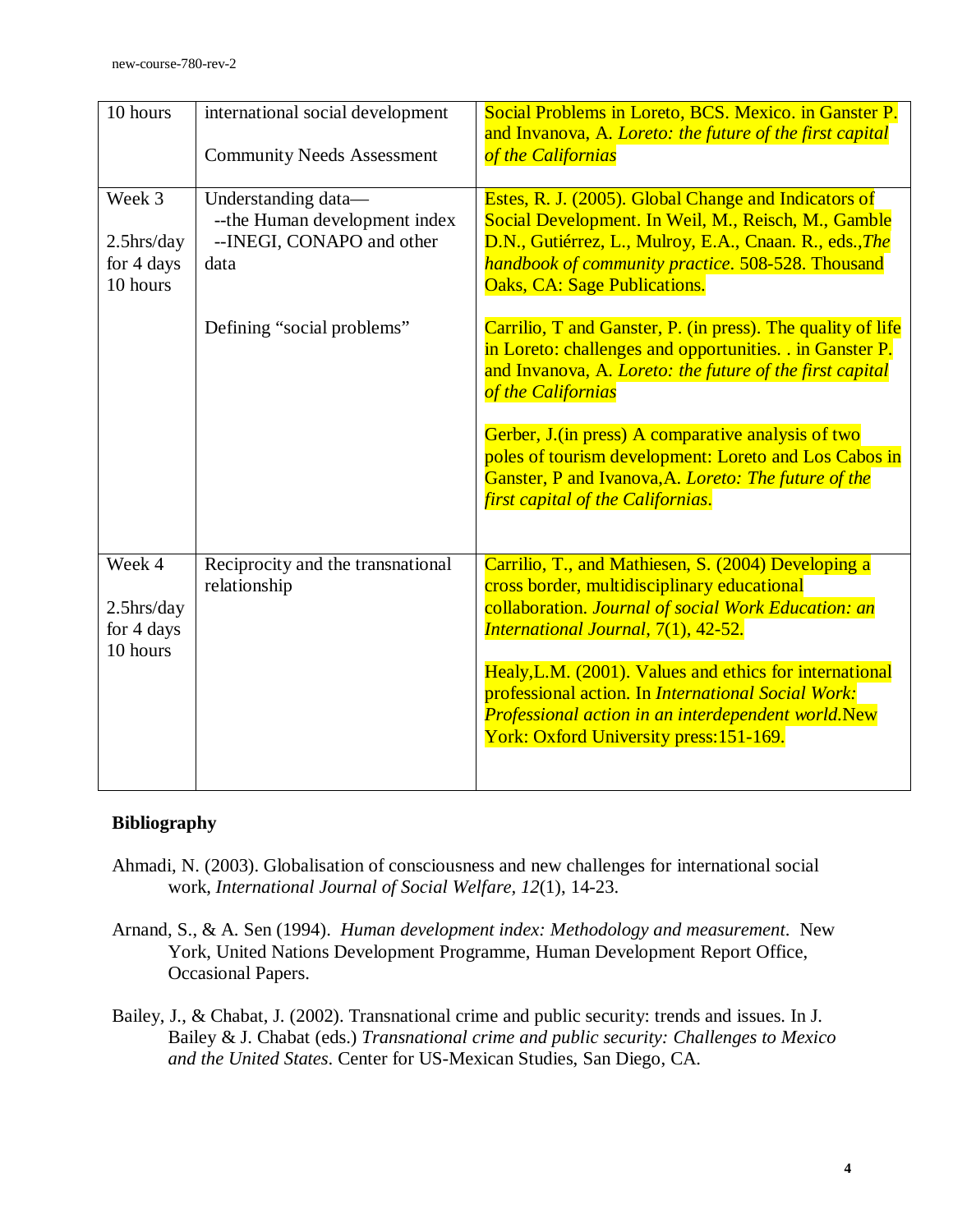- Birdsall, N., & Sézkely, M. (2003). Bootstraps, not band-aids: Poverty, equity, and social policy. In P. Kuczynski and J. Williamson (eds.), *After the Washington consensus: Restarting growth and reform in Latin America.* Institute for International Economics, Washington, DC.
- Boyle, D.P., Nackerud, L., & Kilpatrick, A. (1999). The road less traveled: Cross-cultural, international experiential learning. *International Social Work, 42*(2), 201-214.
- Caragata, L., & Sanchez, M. (2002). Globalization and global need: New imperatives for expanding international social work education in North America. *International Social Work, 45*(2), 217-238.
- Carrilio, T., & Mathiesen, S.(2004) Developing a Cross Border, Multidisciplinary Educational Collaboration . *Journal of Social Work Education: An International Journal,* 7(1), 42-52.
- Cook, D., Bond, A.F., Jones, P., & Greif, G.L. (2002). The Social Work Outreach Service within a school of social work: A new model of collaboration with the community. *Journal of Community Practice, 10*(1), 17-31.
- Consejo Nacional de Población (CONAPO, 2002). *Indicators of Basic Demographics.*  Downloaded from http://www.conapo.gob.mx/ and http://www.conapo.gob.mx/00cifras/00indicadores.htm , November 21,2004.
- Davidow, J. (2004) *The US and Mexico: The bear and the porcupine*. Princeton: Marcus Wiener Publishers.
- Drucker, D.(2003). Whither international social work? A reflection. *International Social Work, 46*(1), 53- 82.
- Estes, R. (Ed.). (1992). *Internationalizing social work education: A guide to resources for a new century.* Philadelphia: University of Pennsylvania School of Social Work. Retrieved August 26, 2003 from: http://www.caster.ssw.upenn.edu/~restes.intl.html
- Estes, R. J. (2005). Global Change and Indicators of Social Development. In Weil, M., Reisch, M., Gamble D.N., Gutiérrez, L., Mulroy, E.A., Cnaan. R., eds.,*The handbook of community practice*. 508-528. Thousand Oaks, CA: Sage Publications.
- Fulcher, L.C. (2003). The working definition of social work doesn't work very well in China and Malaysia. *Research on Social Work Practice,* 13(3), 376-387.
- Green, J.W. (1999). *Cultural awareness in the human services: A multi-ethnic approach* (3<sup>*rd*</sup> ed.). Boston: Allyn & Bacon.
- Guendelman, S. & Silberg, M.J. (1993). The health consequences of Maquiladora work: Women on the US –Mexican border. *American Journal of Public Health, 83*(1), 37-44.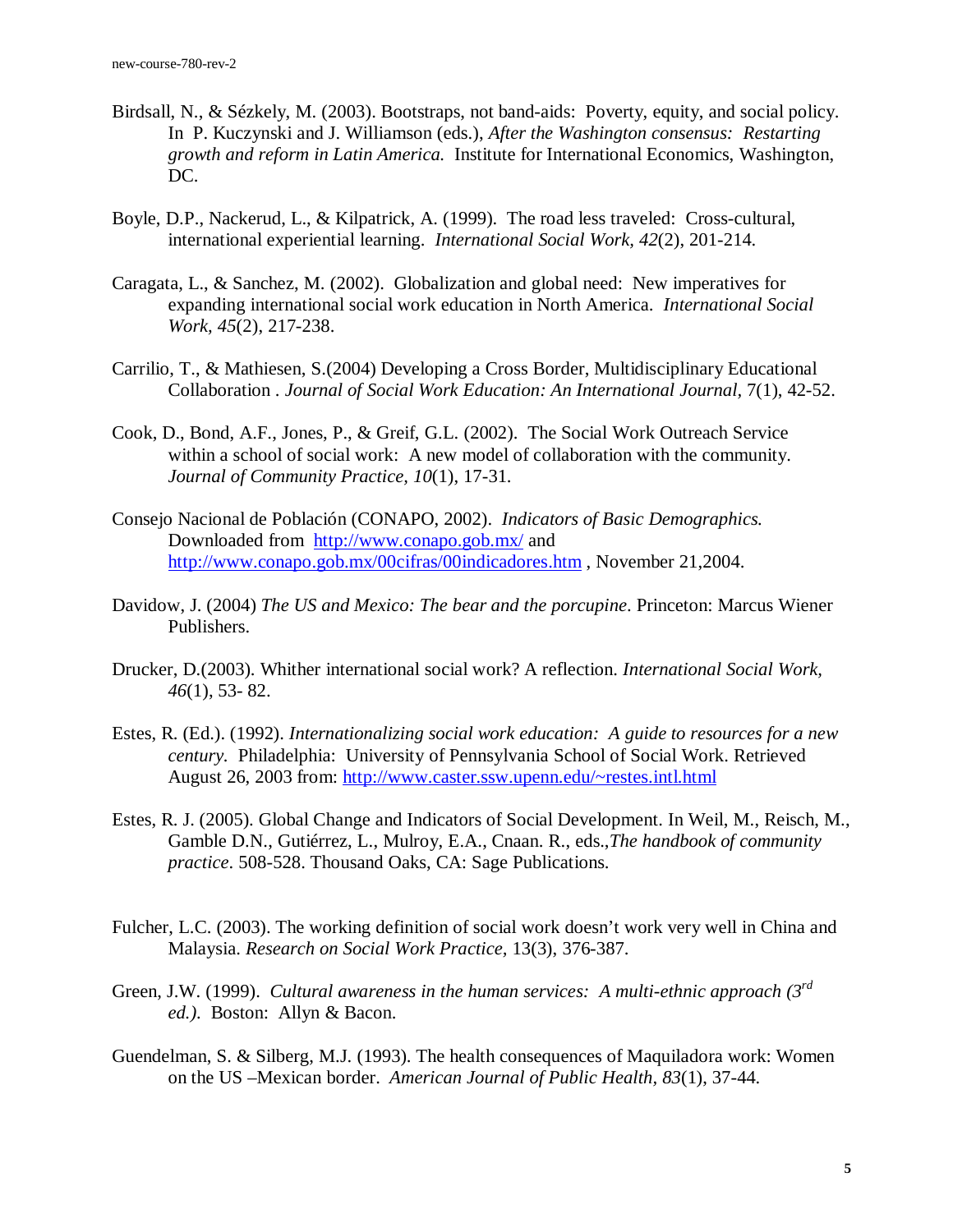- Healy, L.M. (2001). *International social work: Professional action in an interdependent world.* New York: Oxford University Press.
- Healy,L.M. (2001). Values and ethics for international professional action. In *International Social Work: Professional action in an interdependent world.*New York: Oxford University press:151-169.
- Healy, L.M. (2002). Internationalizing social work curriculum in the twenty-first century. *Electronic Journal of Social Work, 1*(1), 1-15.
- Hokenstad, M.C., Khinduka, S.K., & Midgley, J. (1992). The world of international social work. In M.C. Hokenstad, S.K. Khinduka and J. Midgley (Eds.), *Profiles in International Social Work* (pp. 1-10). Washington, D.C.: NASW Press.
- Hudson, W.W. & Nurius, P.s. (1994). *Controversial issues in social work research.* Sydney: Allyn & Bacon.
- Huntington, S.P. (1996) The clash of civilizations and the remaking of world order. New York: Simon & Schuster.

Huntington, S.P. (2004). The Hispanic challenge. *Foreign Policy,* March/April, 30-45.

International Federation of Social Workers (1982). *Definition of Social Work*. Downloaded from http://www.ifsw.org/Publications/4.6e.pub.html on 7/4/2004.

Invanova Boncheva, A. &Angeles Villa, M. Eds. (2003). *Diagnóstico estraégico de Baja California Sur*, México: Universidad autónoma de Baja California Sur, Secretaría de Educación *Pública.* 

- Kahn, V.S. (1982). The role of the culture of dominance in structuring the experience of ethnic minorities. In C. Husband (ed.) *Race in Britain*. London: Hutchinson.
- Johnson, H.W. (1996). International activity in undergraduate social work education in the United States. *International Social Work, 39*(2), 189-199.
- Krajewski-Jaime, E.R., Brown, K.S., Ziefert, M., & Kaufman, E. (1996). Utilizing international clinical practice to build inter-cultural sensitivity in social work students. *Journal of Multicultural Social Work, 4*(2), 15-29.
- Lechner, F. (2003). Globalization issues: What is globalization? Retrieved August 13, 2003 from the Globalization Website, http://www.emory.edu/SOC/globalization/issues01.html

Maqueo, A.M. (1995) *Espanñol para extranjeros* Limusa,Noriega Editores: México (depending on placement you will use level one, two or three).

Mathiesen, S.G., & Lager, P. (2003). *Developing and maintaining international student exchanges.* Paper presented to the 6<sup>th</sup> Biennial Conference of Caribbean and International Social Work Educators.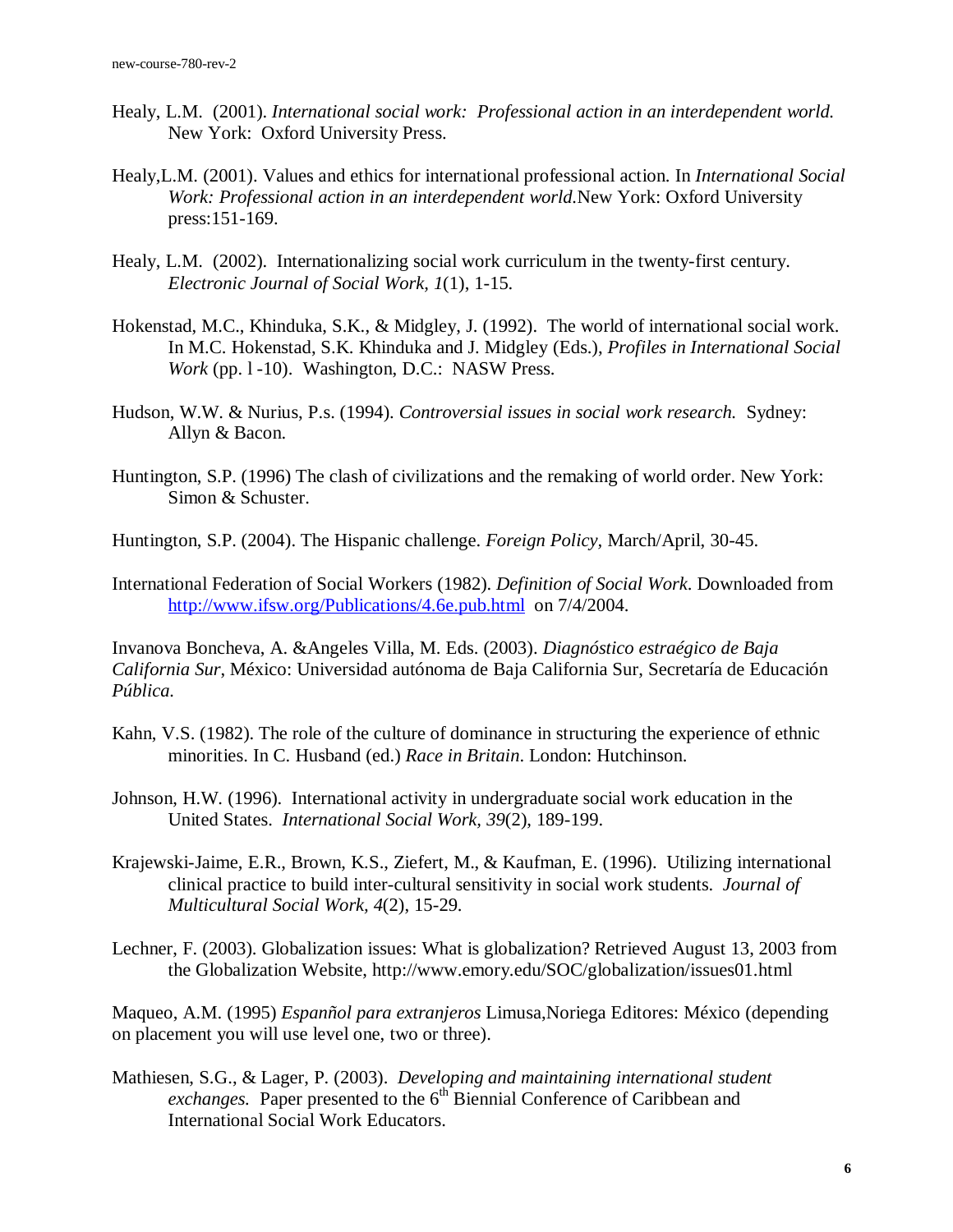- Mathiesen, S.G., Carrilio, T.E., Rasmussen, L, & Engstrom, D. (2004). At the border: beginning dialogue and partnership between a state university and a Mexican practice community. *Professional Development: The International Journal of Continuing Social work Education,* 7(1), 42-52.
- Mesa-Lago,C.(1997). Social welfare reform in the context of economic-political liberalization: Latin American cases. *World Development, 25*(4), 497-517.
- Midgley, J. (1990). International social work: learning about the third world. *Social Work* 35(4):295-301.
- Midgley,J.(1995) *Social development: the development perspective in social welfare.* Thousand Oaks,CA: Sage Publications, Inc.
- Midgley, J. (1997). *Social welfare in global context*. Thousand Oaks, Ca: Sage Publications.
- Midgley, J. 1998) *Social Development: the international perspective in social welfare*. Thousand Oaks, Ca. sage Publications
- Midgley, J. (2001). Issues in international social work: Resolving critical debates in the profession. *Journal of Social Work, 1*(1) pp. 21-35.
- Midgley,J.(2003). Social development: The intellectual heritage. *Journal of International Development, 15*(7), 831-844.
- Nagy, G., & Falk, D. (2000). Dilemmas in international and cross-cultural social work. *International Social Work, 43*(1), p. 49-60.
- Navarerete,E.J.(2002). Mexican government programs for migrant health: Collaboration across borders. *The Journal of Multicultural Nursing & Health*, *8*(2), 36-38.
- Papademetriou, D. (2002). Converging realities of the U.S.-Mexico relationship. Retrieved August 13, 2003 from http://www.migrationinformation.org/USfocus/display.cfm?ID=35,pp.1-4.
- O'Neil,A. & O'Neil,D. (2001) *Loreto, Baja California: First mission and Capital of Spanish California*. Studio City, CA: Tio Press.
- Poole,,D.L. (1996). NAFTA, American health, and Mexican health: They tie together. *Health & Social Work*, *21*(1), 3-10.
- Porter, K. (2003). *Globalization issues: Globalization: What is it?* Retrieved August 13, 2003 from http://globalization.about.com/cs/whatisit/a/whatisit.htm
- Rai, G.S. (2002). Meeting the educational needs of international students: A perspective from U.S. schools. *International Social Work, 45*(1), 21-33.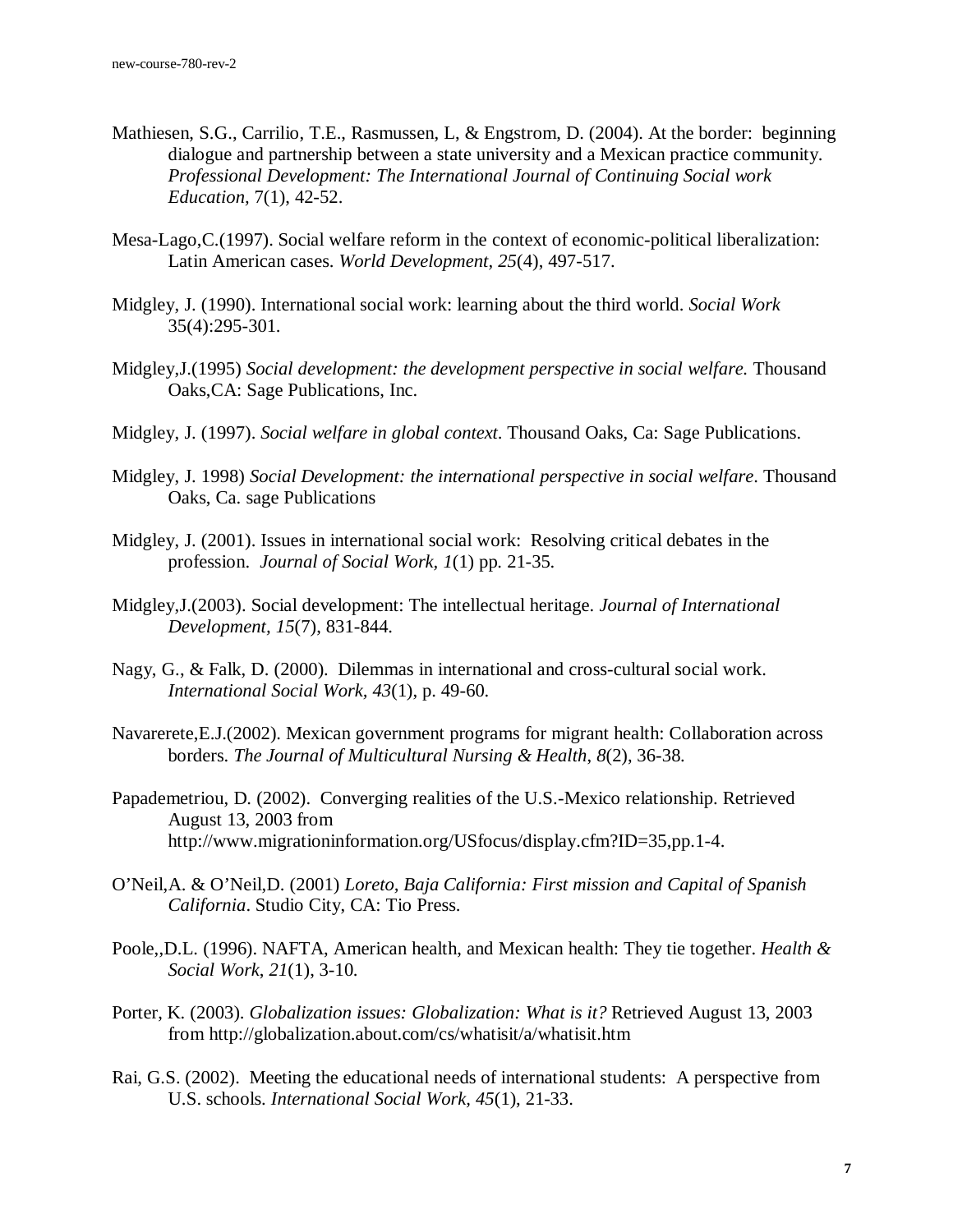- Rambally, R.E.T. (1999). Field education in a developing country. *International Social Work*, *42*(4), 485-496.
- Razack, N.(2000). North-south collaborations:effecting transnational perspectives for social work, *Journal of Progressive Human Services* 11(1): 71-91.
- Razack, N. (2002). A critical examination of international student exchanges. *International Social Work, 45*(2), 251-265.
- Rhoten, D. (2004). Interdisciplinary research: Trend or transition? *Social Science Research Council* . *5*(1-2) 6-11.
- Rosenthal, S.J. (2000). Continuing education across boundaries: Exploring the international exchange of social work knowledge and practices (preface). *Professional Development, 3*(3), 5-6.
- SANDAG (2003). Binational coordination in the Southern California-Northern Baja California region. Retrieved August 13, 2003 from http://www.sandag.org/index.asp?classid=19&fuseaction=home.classhome
- Sanders, D., & Pedersen, P. (1984). Introduction. In D. Sanders & P. Pedersen (Eds.). *Education for international social welfare* (pp. xi-xxvi). Honolulu: University of Hawaii Press.
- Skolnik, L., Wayne, J., & Raskin, M.S. (1999). A worldwide view of field education structures and curricula. *International Social Work, 42*(4), 471-483.
- Statland de Lopez, R. (1993). Mexican campuses plan for stepped-up international role. *Chronicle of Higher Education, 39*, A38.
- Taylor, Z. (1999). Values, theories and methods in social work education. *International Social Work,* 42(3):309-18.
- Townsend, J.G., Porter, G., & Mawdsley, E. (2002). The role of the transnational community of non-governmental organizations: Governance or poverty reduction?' *Journal of International Development,* 14(6), 829-839.
- Traub-Werner, B. (2000). Continuing education across boundaries: Exploring the international exchange of social work knowledge and practices. *Professional Development, 3*(3), 6-8.
- Tye, K.A. (1999). Global education: A worldwide movement*. Issues in Global Education: Newsletter of the American Forum for Global Education* (Issue 150). Retrieved August 26, 2003 at: http://www.globaled.org/issues/150/a.html
- US Census (2003). *State population rankings summary.* Retrieved July 28,2004 from http://www.census.gov/population/projections/state/9525rank/txprsrel.txt. U.S. Bureau of the Census, Population Division. Paper Listing #47, Population Electronic Product #45.